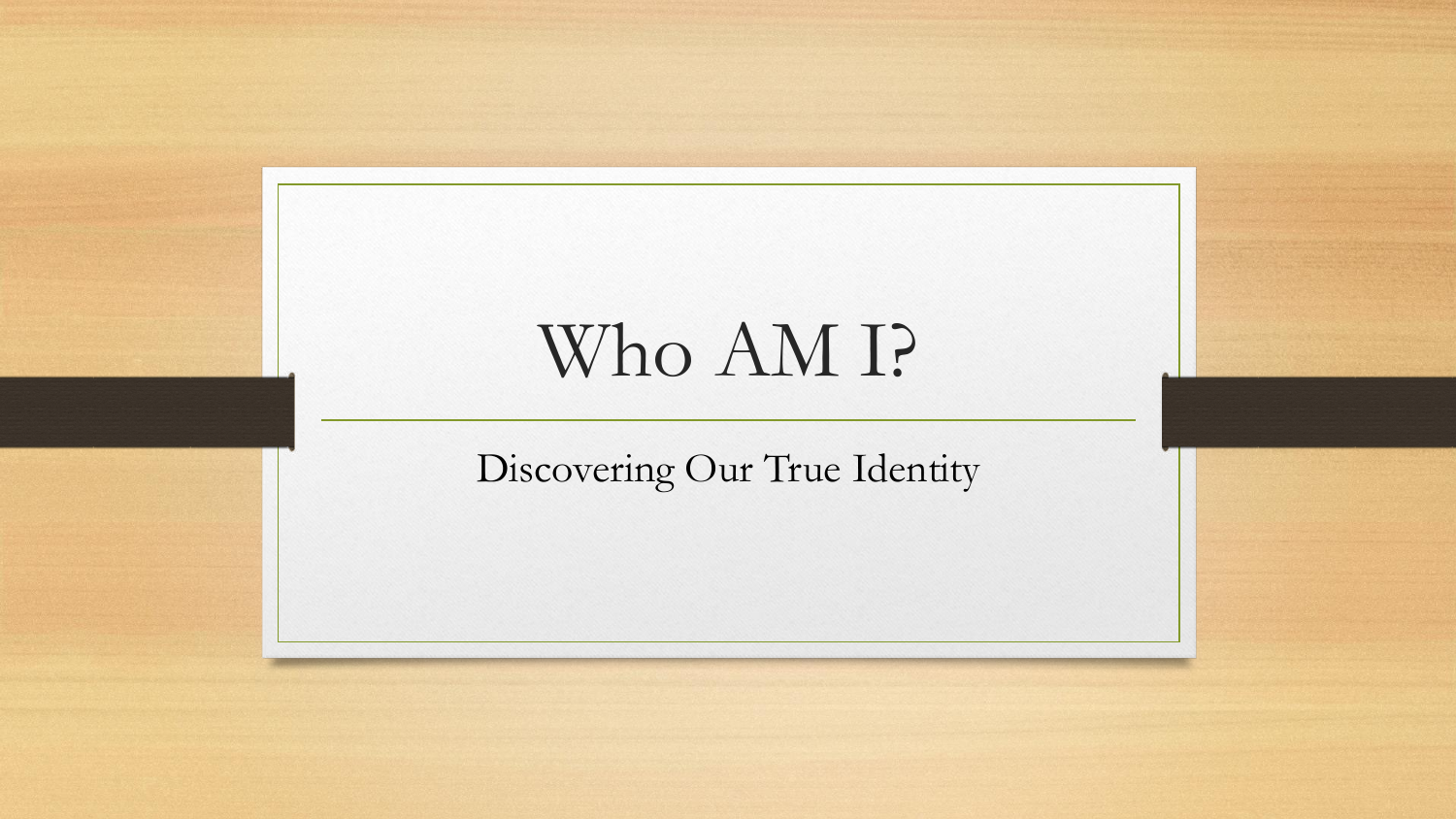# James Weinrich

"A person's identity is the totality of one's selfconstrual in which how one construes oneself in the present expresses the continuity between how one construes oneself as one in the past and how one construes oneself as one aspires to be in the future."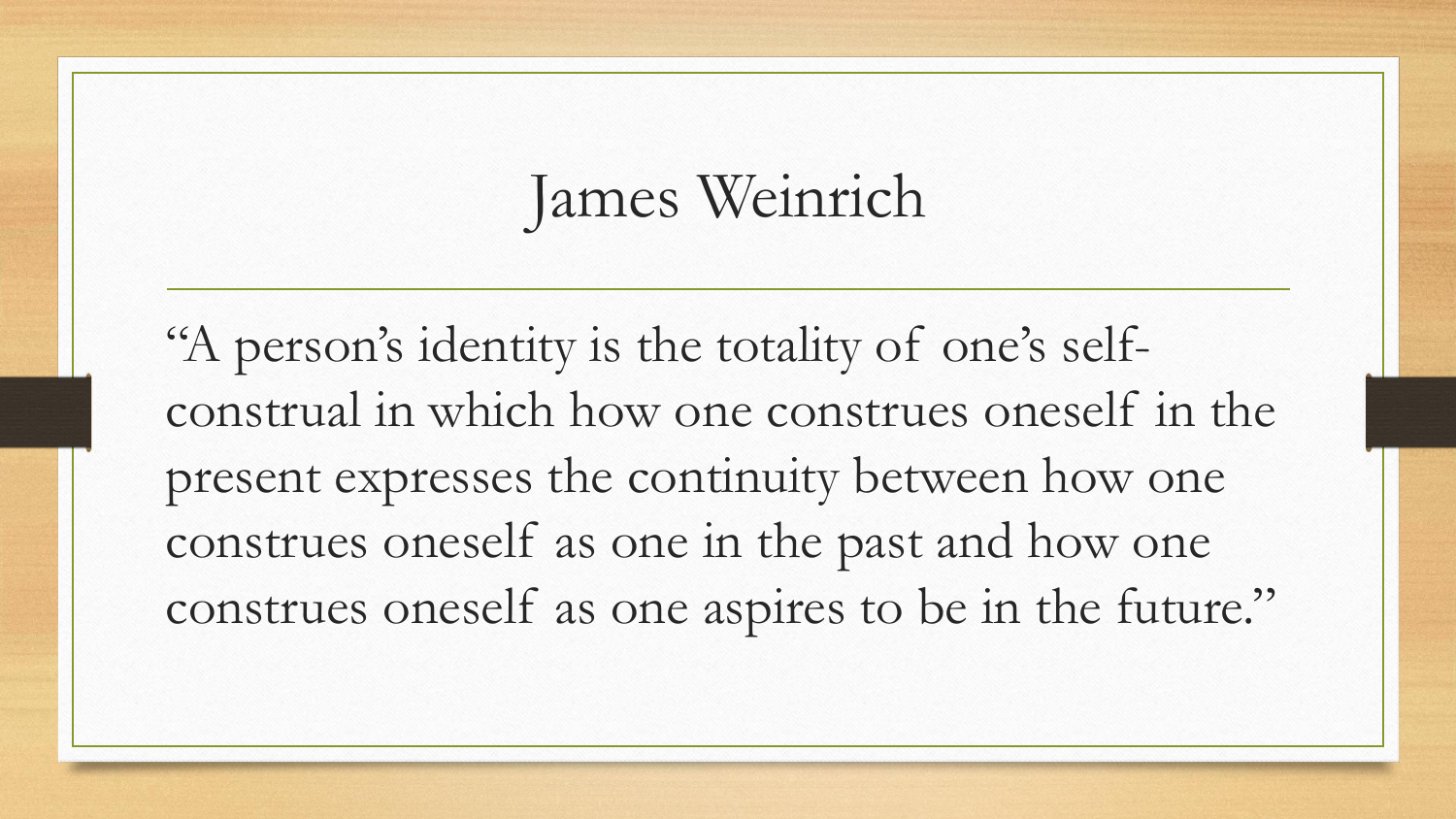| The Ego Identity<br>The Personal Identity<br>The Social Identity |  |
|------------------------------------------------------------------|--|
| Erik Erikson                                                     |  |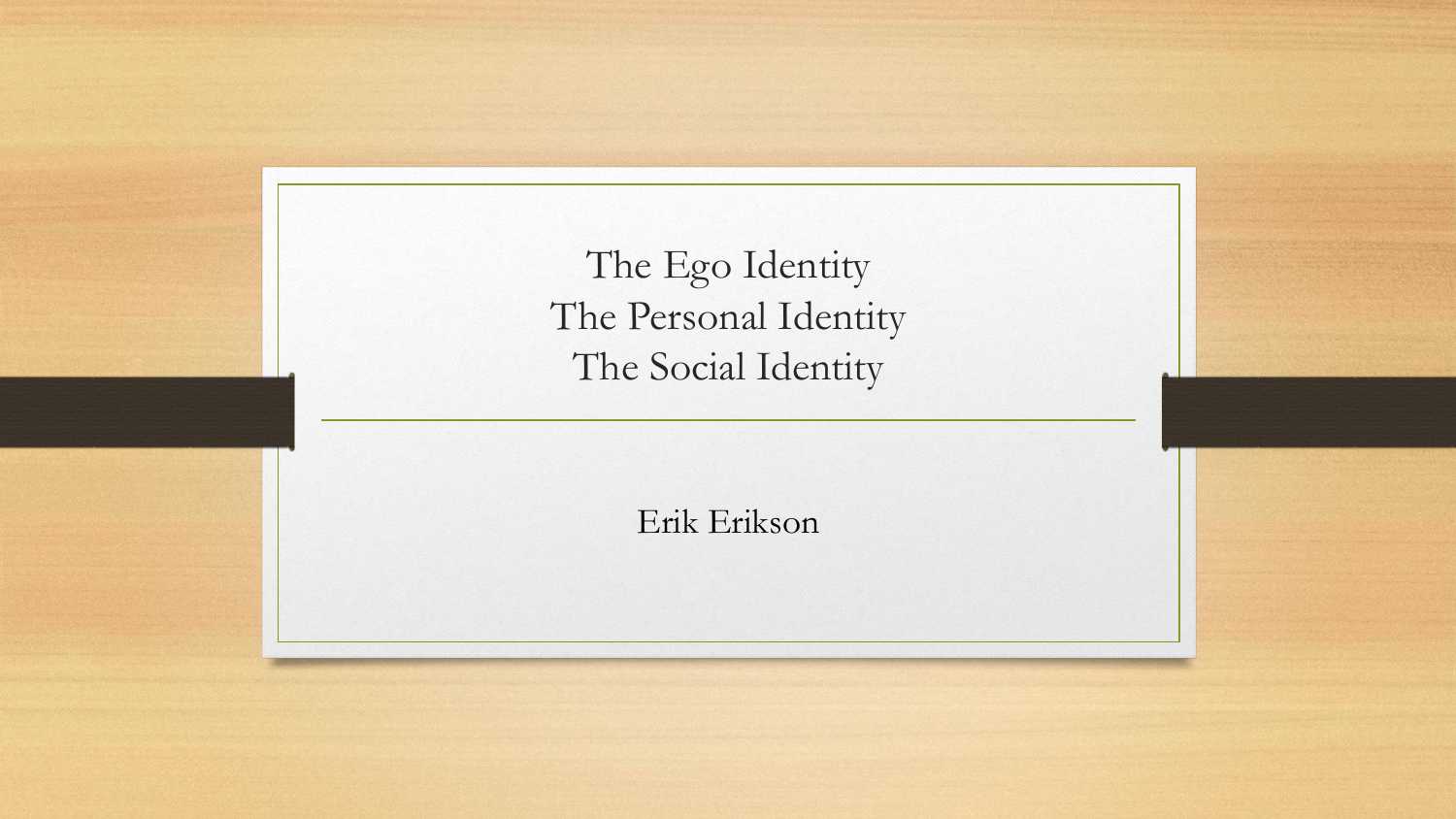Identity is a sense of self and a sense of worth that is rooted in whatever we trust most deeply and fundamentally and from which we find our value.

Tim Keller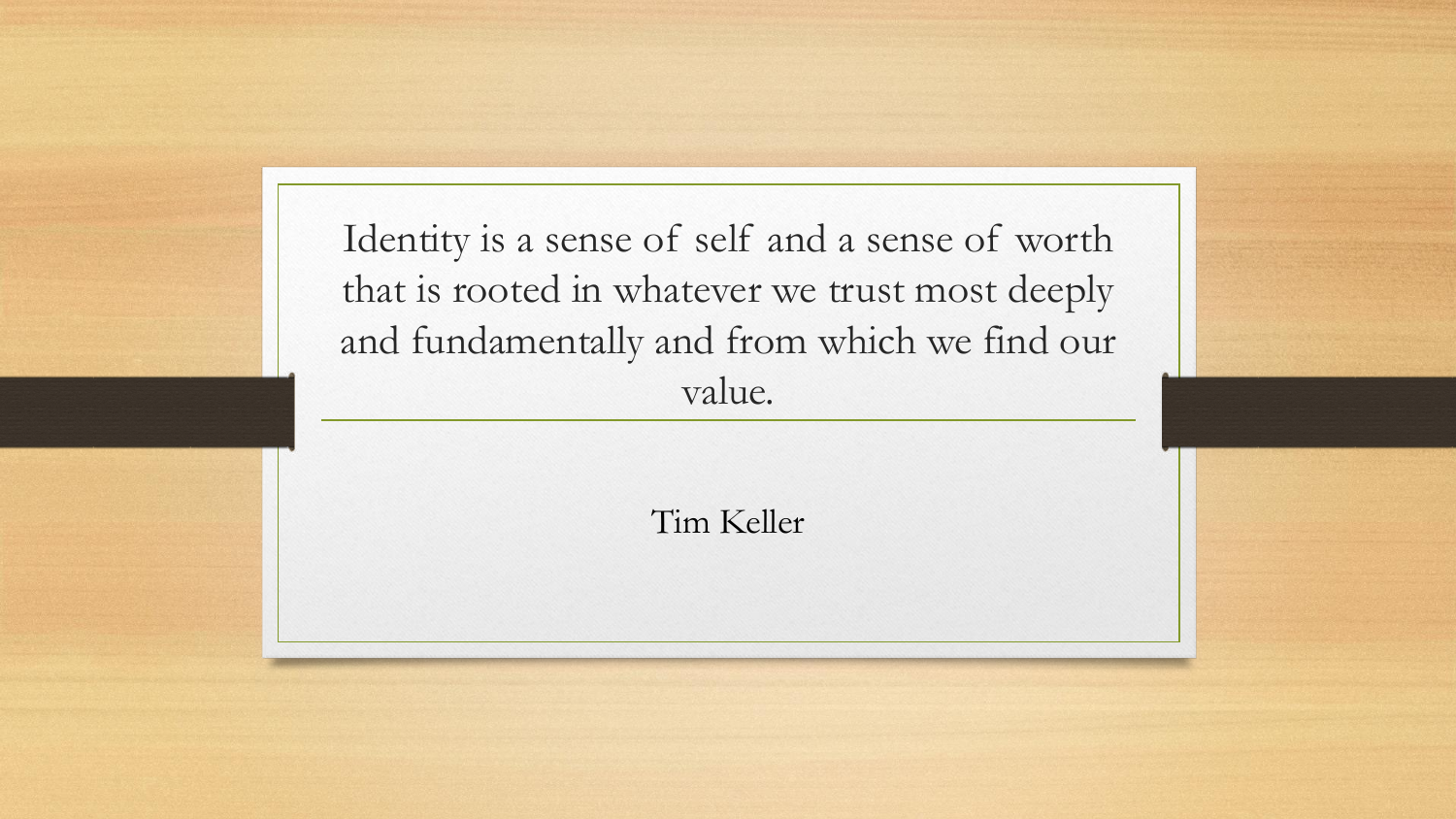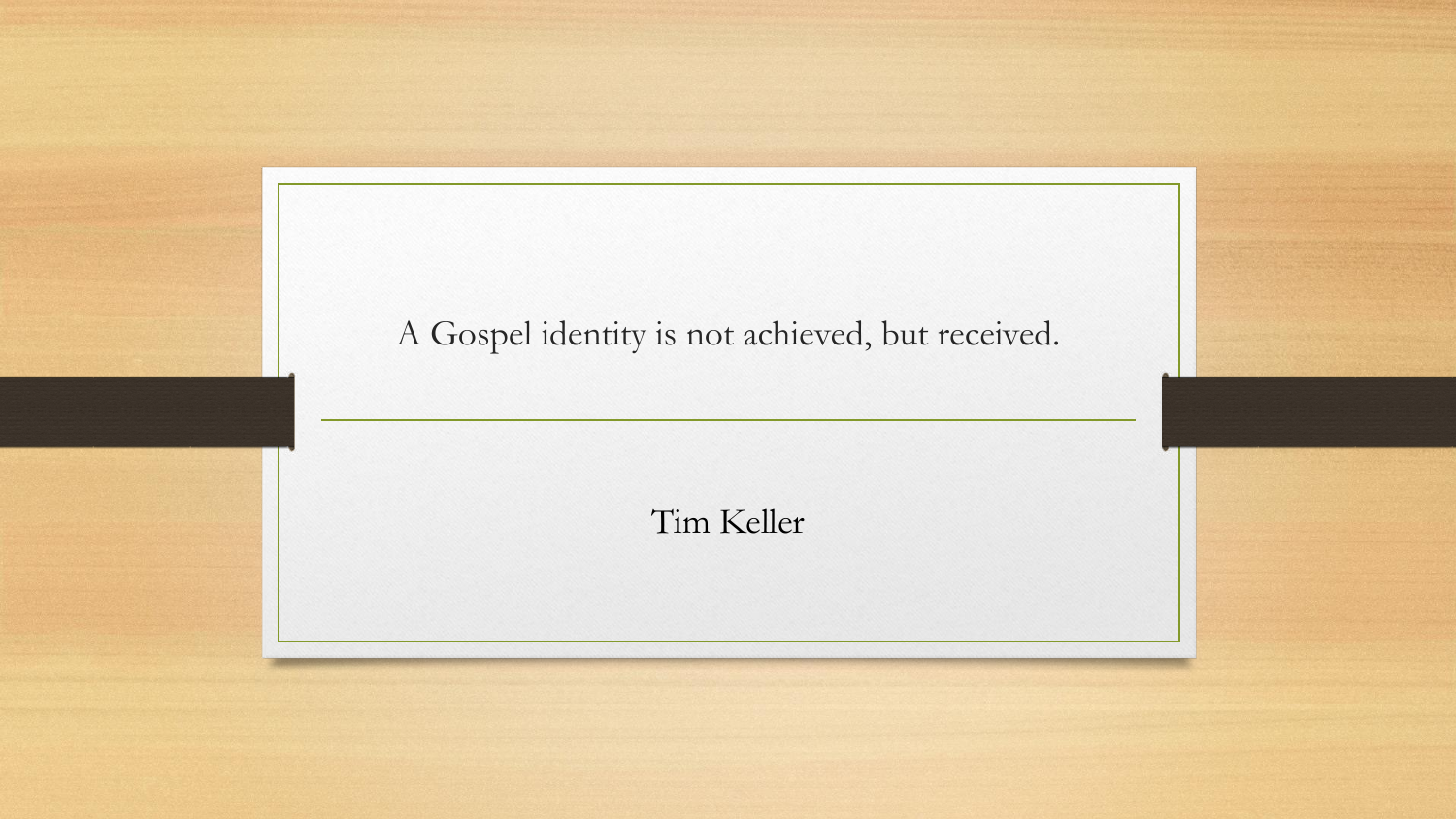#### Colossians 1:15-20

• *"He is the image of the invisible God, the firstborn of all creation. For by him all things*  were created, in heaven and on earth, visible and invisible, whether thrones or dominions or *rulers or authorities – all things were created through him and for him. And He is before all things and in him all thinks hold together. And he is the head of the church. He is the beginning, the firstborn from the dead, that in everything he might have be preeminent (have the supremacy). For in Him all the fullness of God was pleased to dwell and through him to reconcile to himself all things whether on earth or in heaven, making peace by his blood."*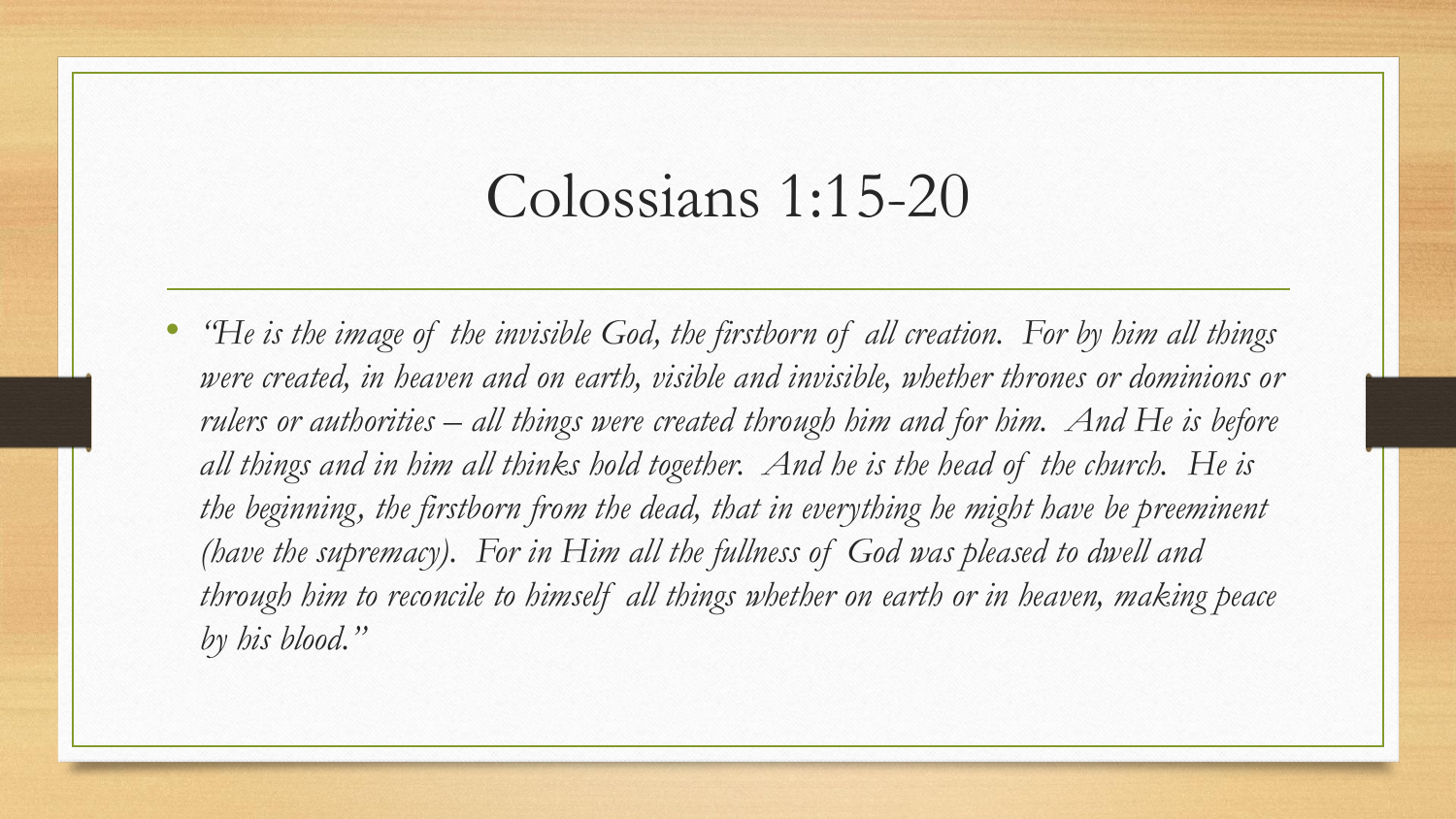#### Exodus 34:6-7

*"The Lord, the Lord, a God merciful and gracious, slow to anger and abounding in steadfast love and faithfulness, keeping steadfast love for thousands, forgiving iniquity, transgression and sin, but who will by no means clear the guilty."*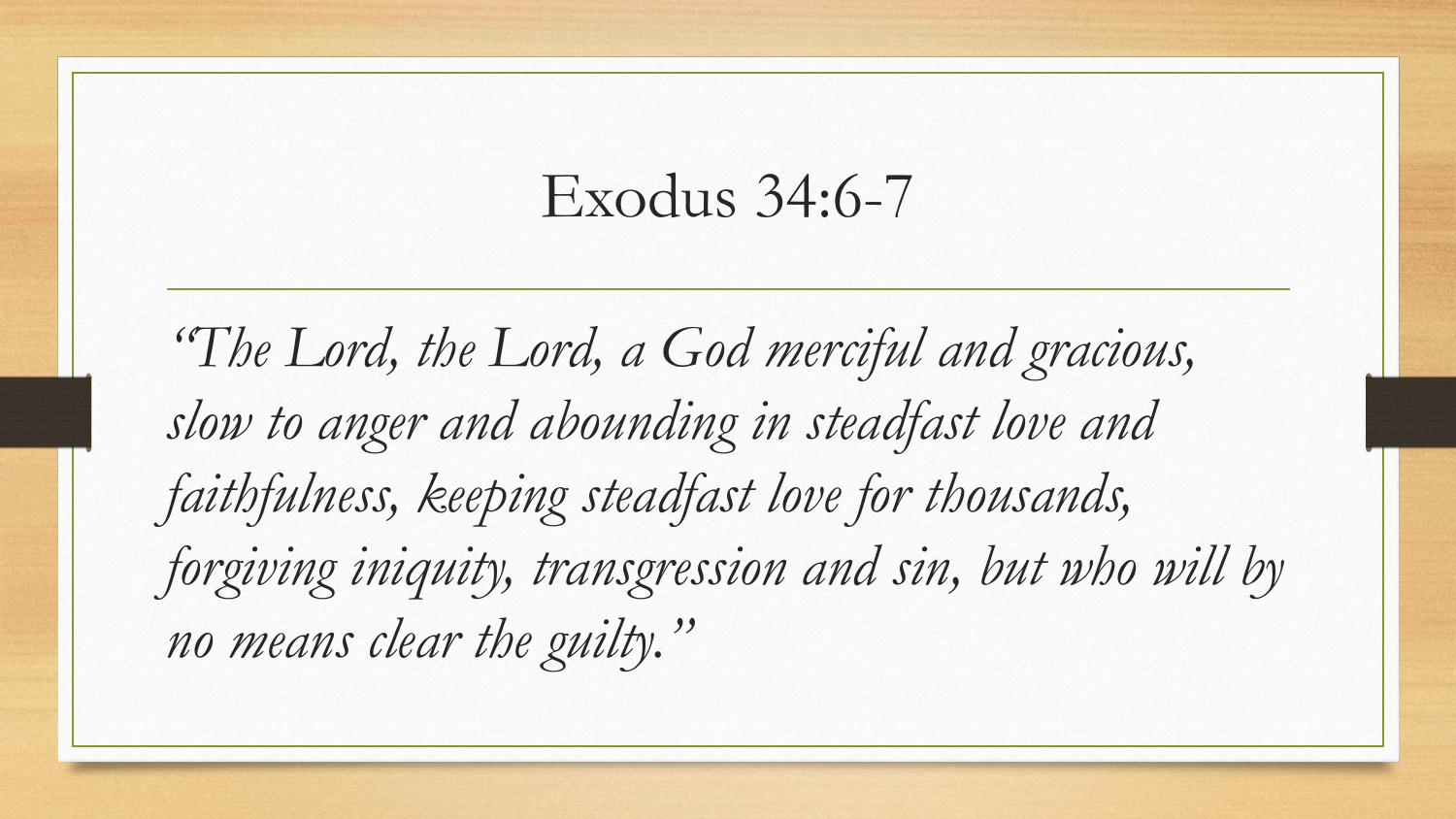## Act 17:26-27

"He made from one man all nations of men…that they should seek God, and perhaps feel their way toward him or reach out for him and find him."